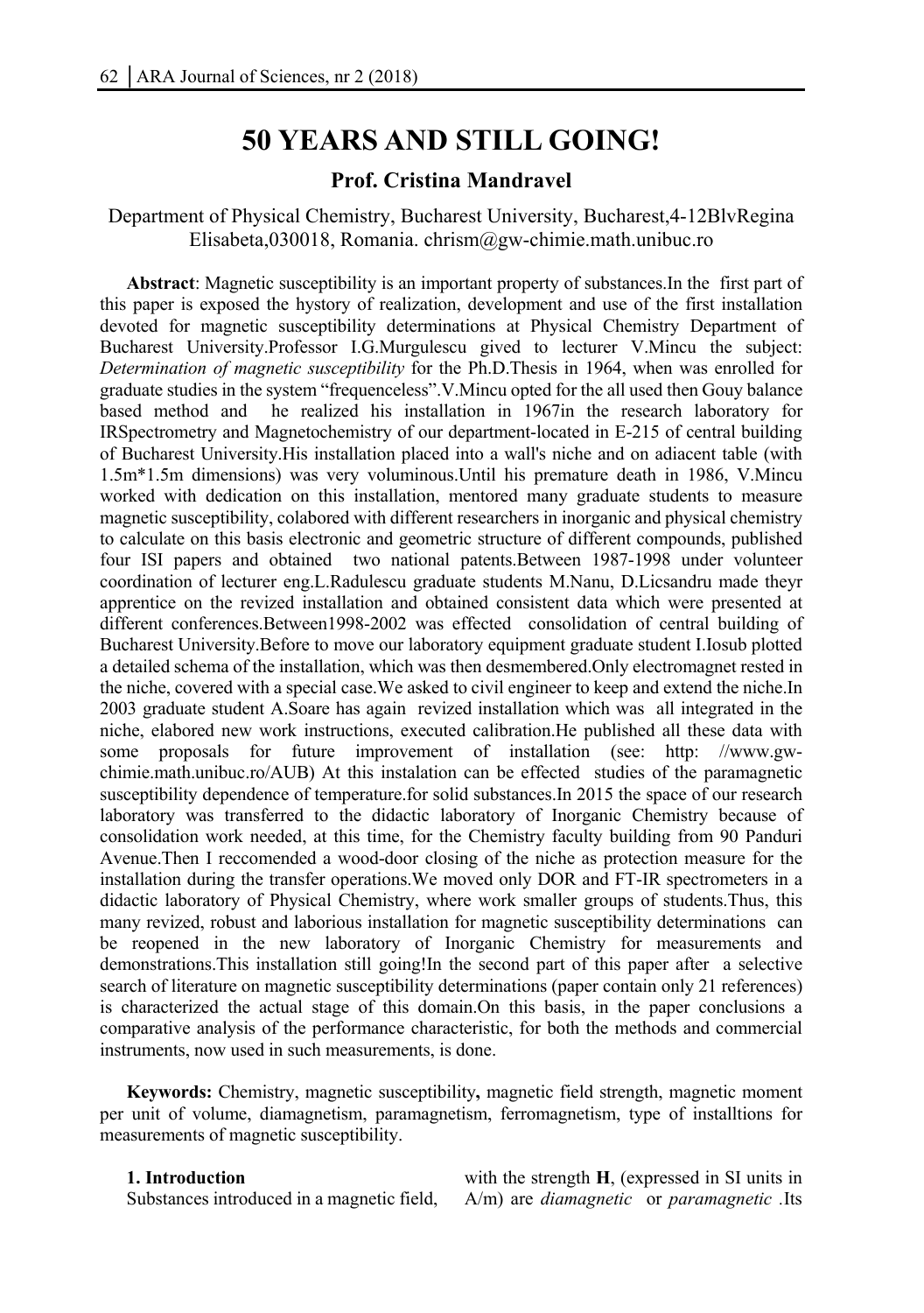behavior is described by general equation:

**J=χ H (1)** 

where: **J**-formed magnetic moment per unit of volume[A/m]; **χ**-magnetic susceptibility, which is dimensionless.

Magnetic moments are not measured directly. Instead, they are calculated from measured magneticsusceptibilities. From mul- tiple measurements results that diamagnetic substances have negative **χ** values comprised between  $-10^{-5}$  and  $-10^{-6}$ . In this category can be included all organic substances and nonme-tals with exception of oxygen and sulphur[1].All the elec- trons, contained within atoms or molecules of these substan- ces, are paired. The paramagnetic substances have pozitive **χ** values with the same order, but these are temperature dependent, as Pierre Langevin established in **1905**  [2]. In this cate- gory are included: metals, organic radicals, oxygen and sulphur. A subcategory of paramagnetic substances having big  $\chi$  values (10<sup>-3</sup>) includes the metals from Fe group (*ferromag-netic). In* the intimate electronic structure of these substances exists many unpaired electrons. From these facts results that magne- tic susceptibility measurements can lead to a conclu-sive electronic structure of the studied compounds!

The first experimental work on magnetic susceptibility are reported by R Shida in **1883**[3]. Until **1980's Gouybalance** method for these measurements was widely used [4].

#### **2.On the installation**

In **1964** Acad.Professor **I.G. Murgulescu,**  chief of Physical Chemistry Department from Bucharest University, gived to lecturer **Valentin Mincu** the subject: *Determinations ofmag-netic susceptibility* for the Ph.D Thesis.This year was the cen-tenial year of our university!**V.Mincu** (chief of **1958** Class of Faculty of Chemistry) was enrolled for doctoral studies in the system"frequenceless." After he sustained the exams and searched the literature opted for the all used then **Gouy balance**-based method and in **1967** he realized his installation. (those principle schema is done in "Figure.1"[5]) in the

research laboratory for **IRSpectrometry and Magnetochemistry** of our departmentlocated in room E-215 in the central building of Bucharest University.

In conformity with "Figure 1" the two electromagnets (1) create a homogenous magnetic field to **z** direction (this means that**dH/dz**=constant) where is introduced the quartz rod (2) of a torsional balance (3). On the balance pan, attached to thequartz rod, the sample of substance is adding and onto the other pan (4) the weights are adding. About 10 mg of substances is weight in default of magnetic field. When magnetic field is applied, we will observe a lost of balance equilibrium: a paramagnetic (or ferromagnetic) sub-stance will apparently be weightier, a diamagnetic substance will apparently be lighter. Thus, we may deduce, instantly, the type of the substance susceptibility!



**Figure 1.** Principle schema of installation for magnetic susceptibility determination [5]

Begining with **1968** year, under **V. Mincu**  ferm coordination on that installation were affected measurements by a serie of graduate students and some interested researchers. Working in the same laboratory, in domain of IR spectrometry, I re- member some students: Marius Andruh, Eftimie Nesfantu, Oana Carp, Rodica Ion, Marin Micut-today renomed chemists!

In **1977, during** earthquake a part of the spool (reel) wire of the magnet was compromised, but our laboratory not need many reparations in the time of that consolidation work. The magnetic susceptibility was calculated with equation:

$$
\chi = \Delta m / m.H.dH/dz \tag{2}
$$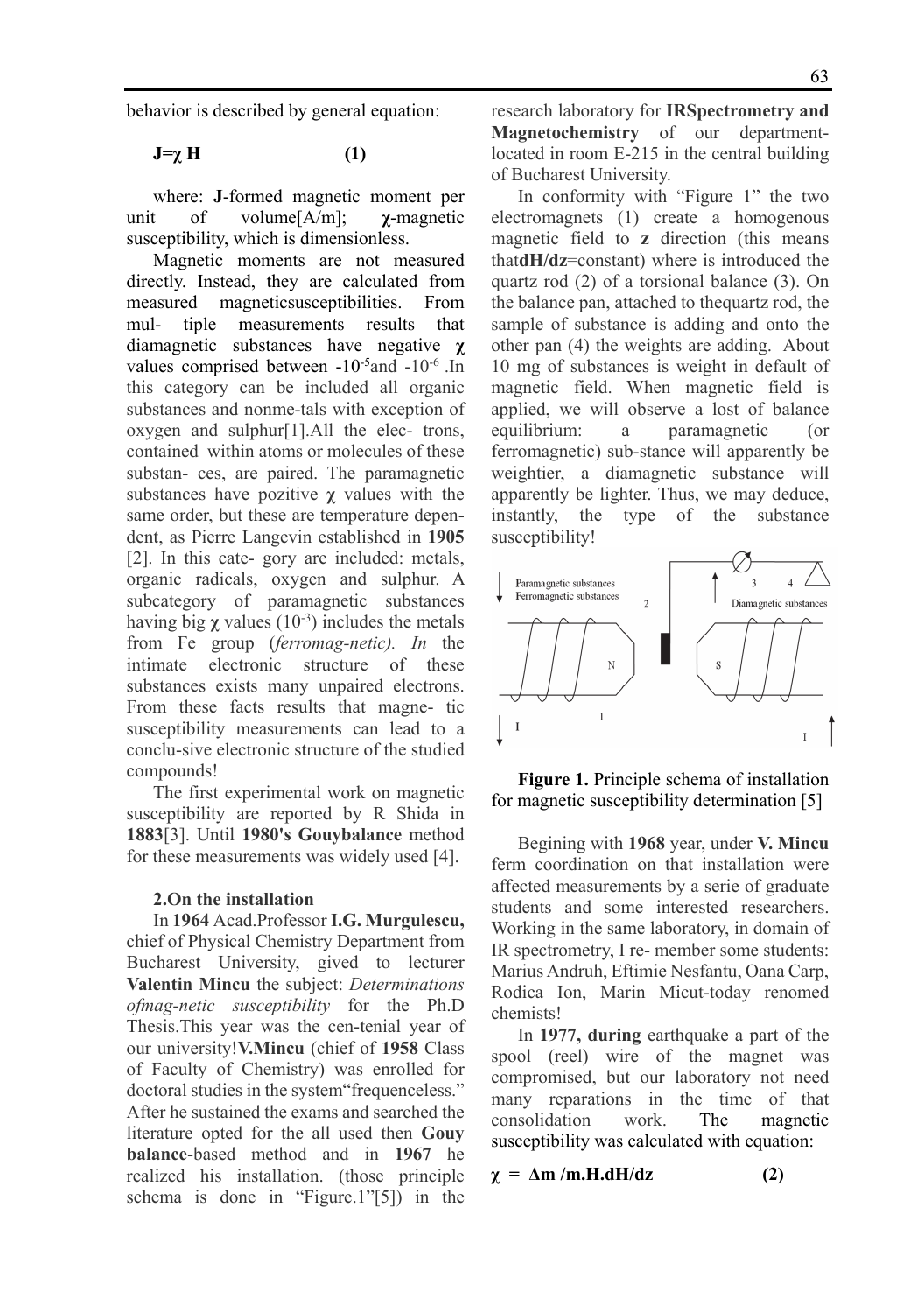where: **Δm**-is the mass variation of the checking substance;  $g = 9.8$  m/s<sup>2</sup> is gravitational acceleration; **m**-is the weight of the checking substance (order of  $\sim 30$ mg). Factor **H.dH/dz**-is calculated from previous measurements using a standard substnce with **χ** known.

**V. Mincu** (**1936-1986**) was open to collaboration with others specialists in inorganic and physical chemistry, exploiting mass measurements in different environments. He obtained two national patents and published four ISI papers before his premature death. In some cases he studied variation of  $\gamma$  with temperature [6-8].

Between **1987-1998** under volunteer coordination of lec- turer eng. **Liviu Radulescu (1929-2015)** the graduate students Mihai Nanu, Dumitru Licsandru made their apprentice on the revized installation and obtained consistent data, which were presented at different conferences [9]. These facts concured to obtain a research grant from Romanian Academy, from which we ammeliorated our laboratory equipment.

But, between**1998-2002** was affected the second consoli- dation of central building of Bucharest University, a complex operation, because it is a historic monument! We have not evacuated from building: only for a time, we were mouved (mans, furniture and equipment.) from a part of central couloir on the other.and back! Before to move our laboratory equip- ment to permit the consolidation works, the graduate student **Ion Iosub** made a poster with detailed schema of the installa-tion. (As note of humor: the poster received a precious frame valued from a portret of "much loved chief", mandatory in any didactic space before**1989**!). After this, installation (then placed in the niche and on adiacent table with 1.5m\*1.5 m di- mensions) was desmembered and only electromagnet (for it a special case was made) rested in the niche.

In **2003 Aurel Soare**, working for his disertation in master degree in Physical Chemistry & Radiochemistry, has revised installation. This was integrated in the niche, now with nearly doubled volume. (see Figure.2) He also elabored new work instructions and executed the calibration.

Belong of avantage of the compactisation, in comparison with initial installa-tion, this new arrangement favors the stability and reproductibility of measurements, which, truly, are laborious.



Figure 2. General view of new designed installation [10]

Because the consolidation of central university building has been developed as a "building inside of the externall walls" we asked to constructor to keep and extend the intraspace into the wall (the niche) The final dimensions of the niche are: 2.1m height, 1.2m width and 1.1m depth. So, after consolidation, for the rest of our laboratory the work space was smaller than before, but the space for this installation increased and all is integrated in the niche!

When installation was reassembled, all electrical devices were verified and all the electrical contacts were cleaned. The electromagnet, visible in "Figure.2", is made of two conical polar pieces The distance between these may be varied with an accuracy of 0.5mm.The magnetic field is yield with the aid of four copper reels, grouped in pairs.These reels, which are serial interlinken, have a resistance of  $7\Omega$  and the terminal voltage is 125Vfor a maximum current of 18A (but, as been already explained, after **1977** earth quake accident, maximum ampe-rage, suported now by the installation, can be increased only to 8A) .For the calibration of the installation was used as stan-dard substance Mohr salt and for checking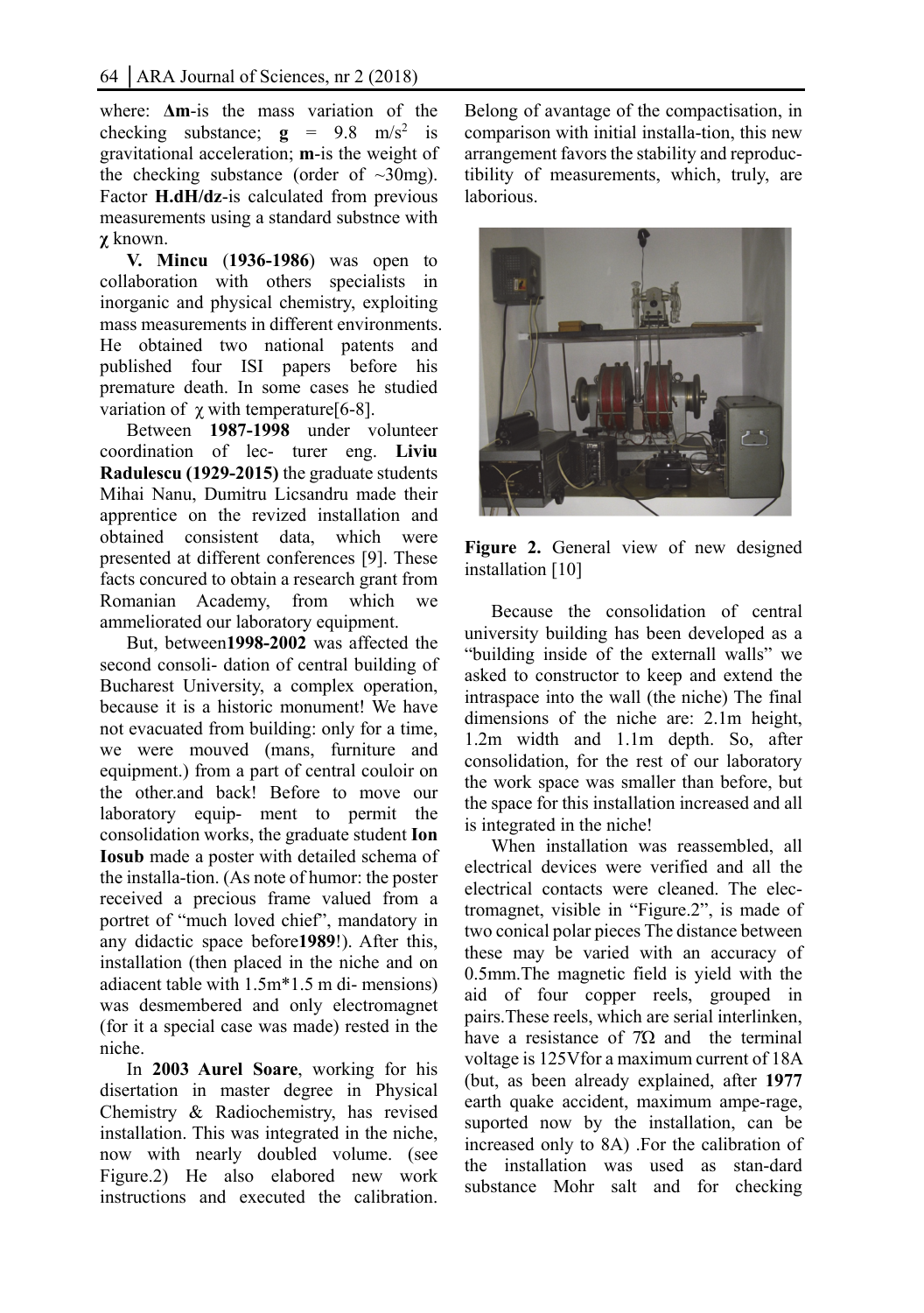substance pota- sium ferricianide, Merck, p.a.

For the more laborious experiments, related with the study of the paramagnetic susceptibility dependence of temperatu-re, the quartz tube, visible in "Figure.2", is substituted with a double walls tube for circulation of the refrigerent liquid. The routine determinationns, related with weighting operations, have to begin only after achievement of the thermal equili-brium state!

In **2008** graduate student Aurel Soare published all these data with some proposals for upgrading of the installation [10] (see: http: //gw-chimie.math. unibuc.ro/AUB). He continued to work for his doctoral thesis in domain of theIR spectrometry, applied for searching of the corrosion products, which he sustained in 2009.

In **2015** the space of our research laboratory was transfered to the didactic laboratory of Inorganic Chemistry because of consolidation works needed, at this time, for the Chemistry faculty building from 90 Panduri Avenue.Then, I recommen-ded a wood-door closing of the niche, as protection measure for installation, during of the transfer works. We moved only DOR and FT-IR spectrometers in a didactic laboratory of Physical Chemistry, where works smaller groups of students. Thus, revized installation for magnetic susceptibility determi-nations can be re-opened for measurements and demonstra- tions in the new laboratory of Inorganic Chemistry (the same room E-215) !

### **3**

**.** By the time, I searched literature in domain of magnetic susceptibility data.It is obvious a big number of papers publi-shed in Journal of Chemical Education This fact is, perhaps, in causal relation with idea that magnetic susceptibility mea-surements can lead to a conclusive structure of the studied compounds in the General Chemistry laboratory..I find the works of professor **D.F.Evans** from Imperial College of London.In **1959** he published a paper[11] on the possiblity to determine **χ** of the ferromagnetic compounds in solutions from their HNMR spectra-a powerful, but costly tool!And now the NMR spectrometers are disponible only in some central research institutions in our country and our students learn

their use, in general, by problematisation [12]!

In **1974 Evans** proposed a new type of balance. In the **Evansbalan-ce** [13] "the sample stays still and a small magnet is attracted (or repelled ) by the sample.The magnet is balanced on a fine wire (actually a flat type) which twist in response to the force acting on the magnet.This is what makes the instrument sensitive and fragile, despite its chunky appearence-please treat it gently!"Sherwood Scientific Instruments deve-loped on this basis a portable instrument with a digital readout, that permits a quick reading with sensitivity matching traditional apparatus .It can be used for solids, liquids and solutions. The cost of the instrument  $is \sim 8500$ \$ but the sample tubes (needed in big number in the case of didactic experien-ces leaded with numerous students in General Chemistry laboratory) are also costly: \$20 for a sample tube[14]. With the Sherwood instrument [13] magnetic susceptiblity for solid substances is done by equation:

#### $X = [ LCAR]/ (m.10^9)$ ) **(3)**

where: **L**-sample length (cm); **m**-sample mass (g); **C**-balance calibration constant (printed on the back of the instrument); **ΔR**-is the difference between the reading for the digital display with sample in tube and reading, for the same digital display, with empty tube. Is recommended to verrify calibration con-stant periodicaly with a standard substance.

In **1968** two japanese researchers gived a new method for the determination of **χ** foraqueous solutions of the transitional group elements chlorides by measuring their time of flow through the capillary of a viscosimeter in presence of an ex-ternal heterogenous magnetic field [15]. Their data have an accuracy of 0.5% of true magnetic susceptibility. It is necce-sary to mention that firm Holmarc created instruments in which magnetic field is measured with a digital gaussmeter for both Gouy (model HG-ED-EM-08: 3117\$) and viscosi-meter (model HQ-ED-EM-07: 1900\$) methods.In "Figure.3" is done aspect of model HG-ED-EM-08 Gouy method apparatus for study of solide samples.It is more compact than our installation, presented in "Figure.2", easier to handle, but it cannot be used for study of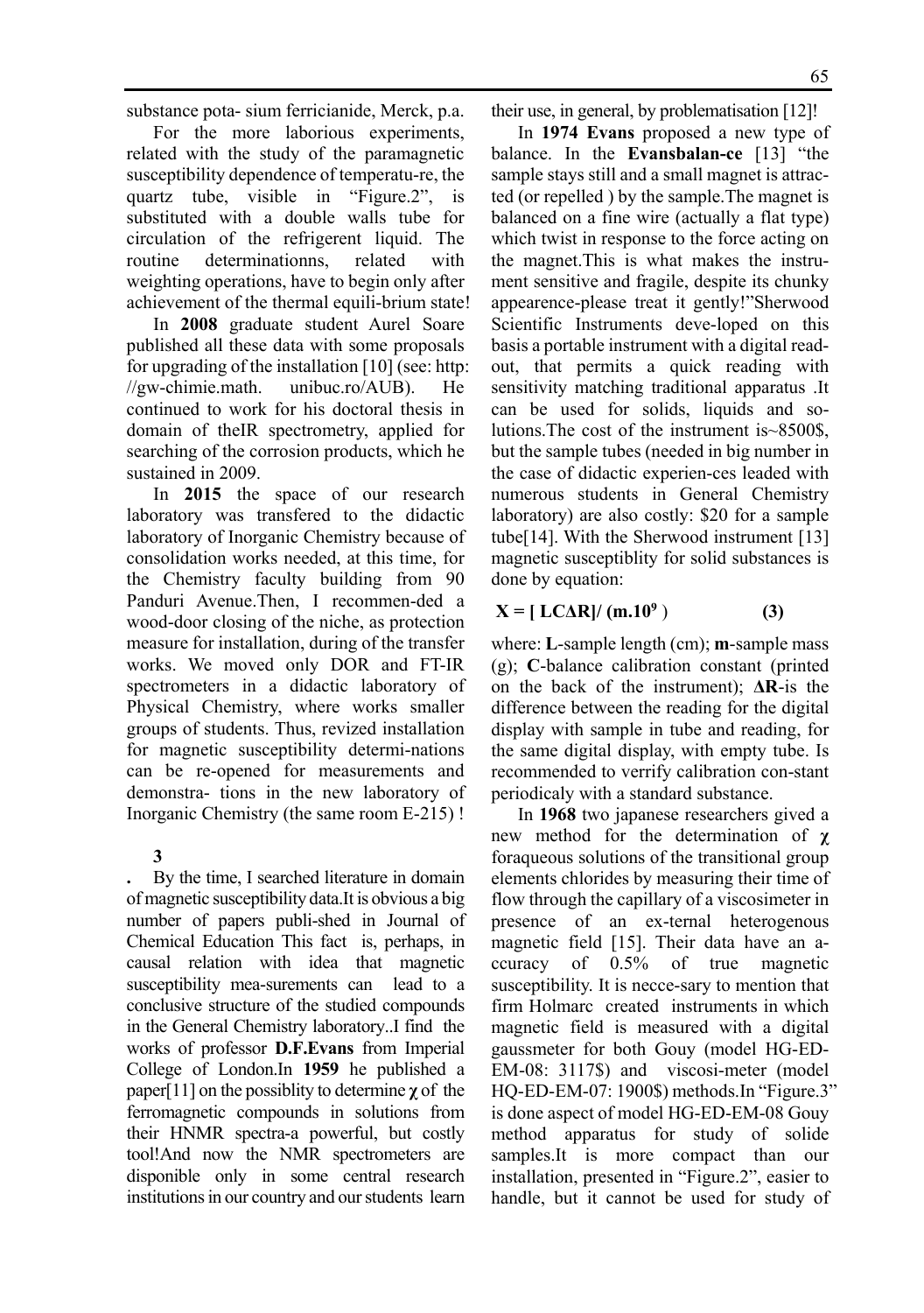temperature dependence of the paramagnetic substances, as results from study of the firm's prospect.

More recently, **JFSchenk** published a work [16]. cited in 640 others papers, on the role of magnetic susceptibility in magnetic rezonance imaging (MRI). He demonstrates that quantitative use of susceptibility data is important to MR-guided surgery. He recommended uniform use of SI units for magnetic susceptibility and related quantities to achieve consistency. An updated tabulation of **χ** values has been given in [17].

Using the Holmarc's robust instruments [18] resear-chers from U.S. Geological Survey studied magnetic suscep-tibility and density for plutonic and metamorfic rocks of the Glacier Peak Wildernes and vicinity, Northen Cascades, Washington [19].

Another modern method [20] using MRI/NMR techniques measures the magnetic field distorsion around a sample immersed in water inside a MRscanner.This method is heig-hly accurate for diamagnetic materials with susceptibility similar to water.



**Figure 3.** General view of Holmarc's magnetic susceptybility Gouy method apparatus model HG-ED-EM-08. [18]

Now, in the studies on magnetic properties of nano and biomaterials SQUID (superconductivity quantum interference devices) magnetometers are used [21]. But, these instruments work on another priciple. The magnetometer is "an instrument that measure magnetiza-tion of magnetic material or direction strength, or relative change of a magnetic field at a particular location". SQUID type of magnetometer can be used to measure the magnetic fields produced by laboratory samples, also for brain activity (magnetoencephalography) or hearth activity (magnetocardio-graphy). But geophysical surveys use SQUID-magnetometer from time to time, because of complicated logistic of cooling needed for their function. SQUIDmagnetometer are noise sensitive and for this reason impractical in laboratory in high DC magnetic fields. Commercial SQUID magnetometers, cooled with liquid helium or liquid nitrogen to operate, are available for temperatures between 300K-400K and magnetic fields up to 7T.

## **4. Conclusions**

I. In this work are described the significants moments in realisation (in **1967**), developmentand use of the installation devoted to magnetic susceptibilty determinations, using **Gouybalance** method, at Department of Physical Chemistry.from Bucharest University.It have 50 years, work with it is labo-rious, but still going! It permit study of dependence on tempe-rature for magnetic susceptibility of paramagnetic solid subs-tances.

II. From a selective literature search we evidenced other methods used for magnetic susceptibility determinations:

a) For the ferromagnetic compounds in solution: a power-ful, but costly method based on the study ofH-NMR spectra and one simple, but also laborious, using an viscosimeter pla-ced in magnetic field.

b) For solid, liquids and solutions: a very used method today, based on **Evans balance**, from which was developed a commercial portable instrument, not so costly, but because of restrained space in region of probe, it no permit study of the temperature dependence for magnetic susceptibility of the paramagnetic compounds.

### 5**. References**

[1] C.Mandravel, A.M.Alstanei, V.Chiosa, Structura molecula- ra (Editura Universitatii Bucuresti, Bucuresti, **2001)** 238pg **.**

**[**2] I.G.Murgulescu, V.E.Sahini, Introducere in chimia fizica, vol 1.2 (EdituraAcademiei